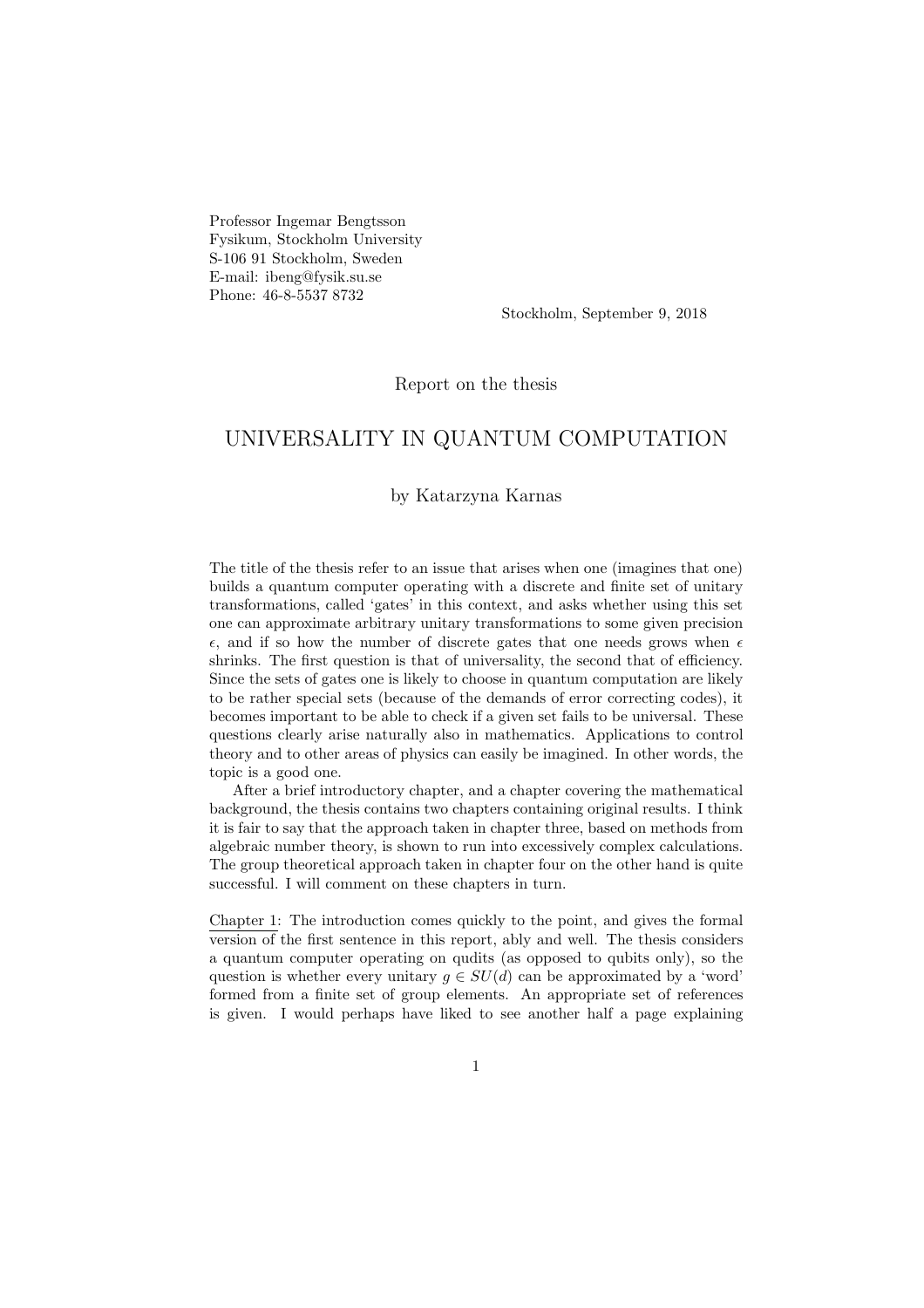why this is all one needs to do, in order to approximate arbitrary unitaries in  $SU(\mathcal{H}_1\otimes \ldots \mathcal{H}_k).$ 

Chapter 2: This chapter covers a huge amount of ground, including the necessary number theory, algebraic number theory, and Lie groups. It ends with an account of the exciting topic of spectral gaps of averaging operators, which looks likely to be the key to the question about efficiency. Proofs of mathematical theorems are given when the reader actually needs to know the proofs, and not only the statements, in order to follow the arguments in the rest of the thesis (as is the case for instance for the distance inequalities obeyed by group commutators). Also, the length of the explanations grow when the reader is likely to need them (as in the discussion of spectral gaps).

Perhaps this is also the place to point out that the thesis contains quite a few misprints ('diffential manifolds') and even small slips in some formulations (eg. uniqueness should not be part of the definition of a minimal polynomial, and the sentence immediately following Definition 2.15 makes clear that the author knows this). However, as Newton said, "such errors as do not depend on wrong reasoning can be of no great consequence and can be corrected by the reader". The main comment I have on this chapter is that is is organized in a quite intelligent way.

Chapter 3: This chapter develops a previously proposed method to decide whether a given set of gates is universal. It relies on a theorem by Schur (Theorem 2.5 in the thesis), which says that a finitely generated matrix group has an infinite number of elements if and only if it contains infinite order elements, and then uses elements of algebraic number theory to recognize any infinite order element that may occur. The reason that number theory enters is that it becomes necessary to ask whether rotations through irrational angles will occur for some group elements. The method is applied to two interesting examples of sets of qubit gates.

In my first paragraph I hinted that this chapter seems to me to be in a sense less fruitful than the next. The point is that the necessary calculations turn out to be very complex. The reader is left with the feeling that the number of examples that can actually be treated with this method is going to be very limited. But this also is useful information, so that the chapter constitutes a real contribution to the subject.

Chapter 4: If we are given a finite set of gates and form 'words' of arbitrary lengths from them, the question of universality is the question whether the closure of the set of words gives us all of  $SU(d)$ , or whether one ends up with a finite or infinite subgroup of  $SU(d)$ . What we need is an algorithm that can be applied to any finite set, and give us the answer to this question. We also want a guarantee that the algorithm returns the answer in a finite number of steps. In this chapter the author proposes such an algorithm, and shows that it has